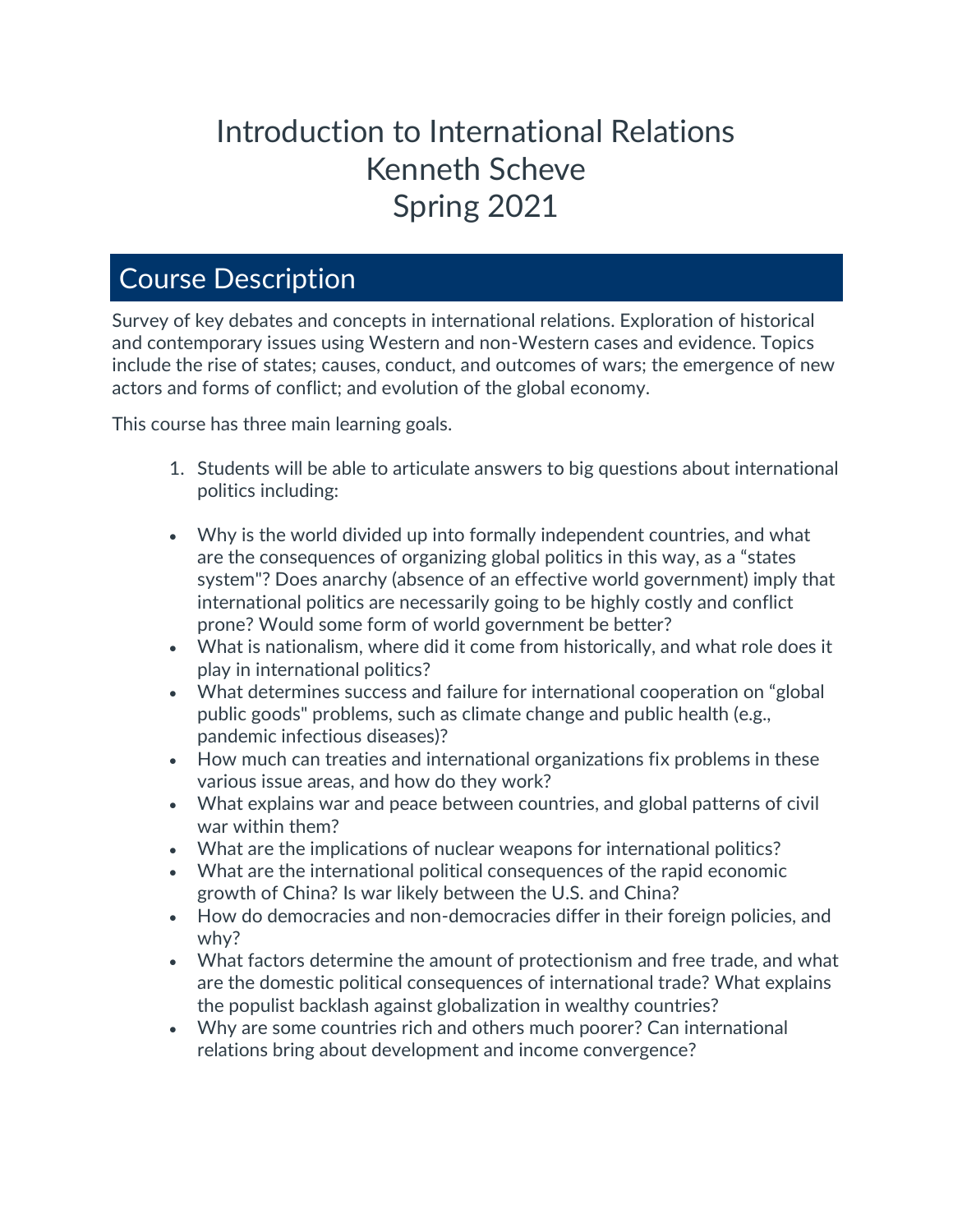Good answers will show strong comprehension of the relevant theoretical arguments presented in both lectures and readings, and empirical knowledge sufficient to provide appropriate examples and illustrations of the theoretical arguments.

2. Students will be able to evaluate hypotheses about international policy and outcomes using empirical evidence and be able to assess potential threats to valid inferences.

3. Students will be able to communicate clearly and persuasively their policy and scientific ideas about international relations in both speaking and writing.

# Course Format

The course will meet on Mondays and Wednesdays at 10:30am online. These meetings are lectures but will include interactive components and discussion. You should attend lecture synchronously, ask questions, and participate in breakout sessions and other activities.

Additionally, I will hold an open public forum from 5:30 to 6:00pm on Fridays. Attendance is completely optional and students should bring questions that they want to discuss. We can chat about the lectures, readings, discussion section, or how the material from class connects with what is happening in the world.

In addition to lectures and the public forum, the course will have discussion sections. Synchronous attendance to your assigned discussion section is required. Discussions sections will include skill-building exercises, case study discussions, debates, and review/discussion of material presented in lectures. They are critical to your learning in the course and section participation constitutes 20% of your grade. If you cannot attend a synchronous section, you should not take this class. You may miss one discussion section with no consequence for your grade. Otherwise a Dean's excuse is required and a written make-up paper will be assigned if the absence is excused.

To assess how your learning of the basic course material is proceeding, there will be five short, open book/notes quizzes worth 10% of your grade (in total). The quizzes will be accessed through Canvas and you will have 24 hours to complete them. They will be made available on February 15<sup>th</sup>, March 1<sup>st</sup>, March 22<sup>nd</sup>, April 5<sup>th</sup>, and April 26<sup>th</sup> at 5pm and due the following day by 5pm.

The course will have two take-home, open book/notes midterm exams. The format of these exams will be short answer and essay. Each exam will count 20% (40% in total) toward your final grade. The exams will be made available on March 15<sup>th</sup> and May 3<sup>rd</sup> at 5pm and will be due in Canvas 48 hours later.

The final requirement for the course is to write a 6-8 page research paper. The purpose of the paper is to work on developing your ability to ask and answer social scientific questions about international relations. This includes developing an argument and evaluating it using the qualitative and basic quantitative empirical skills developed in this course. We will structure the writing assignment by providing you five different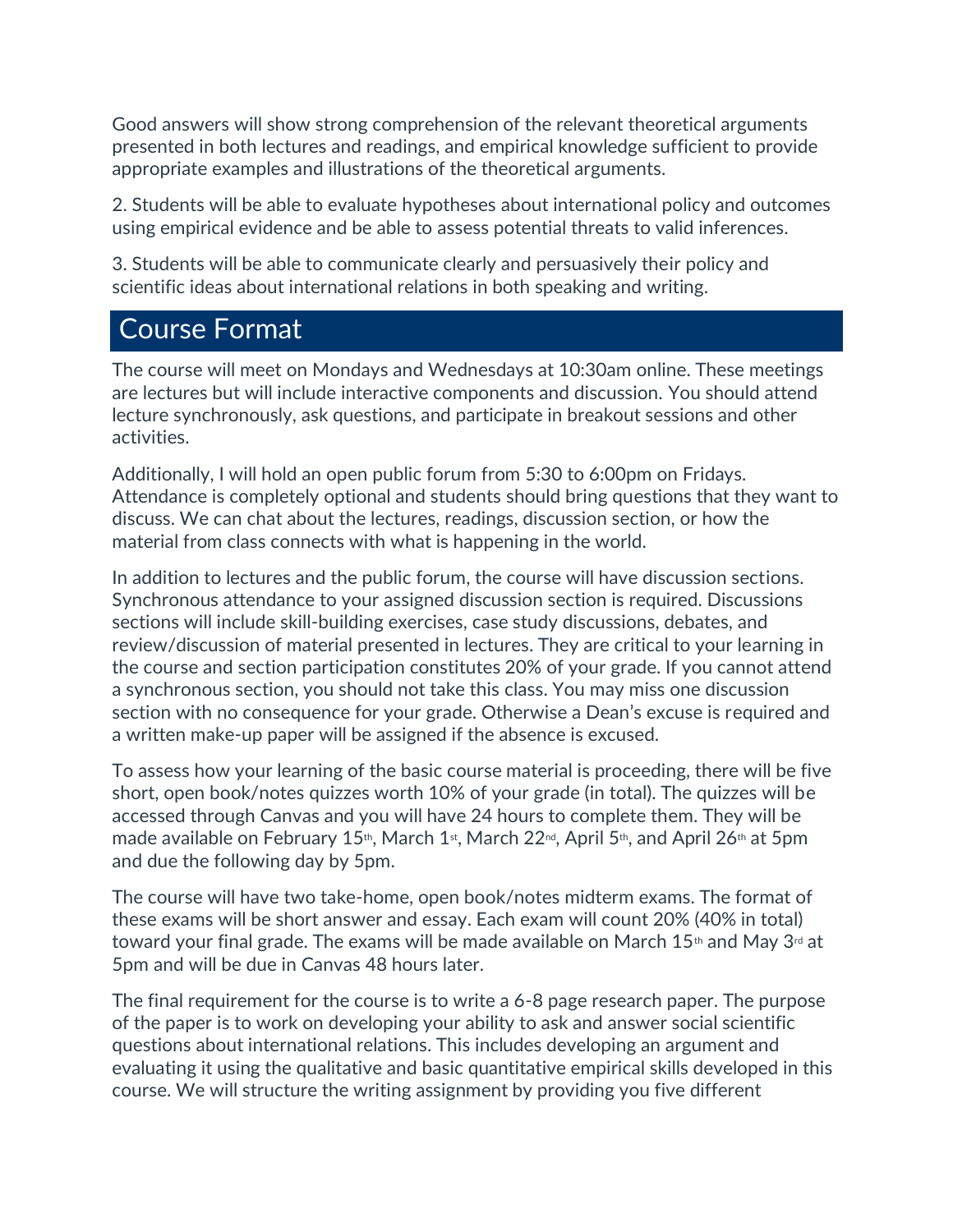prompts/topics to respond to on March 1st. You should develop a couple of ideas and meet your TF to discuss them. On April  $1<sup>st</sup>$  at 5pm, you need to turn in a paper proposal of not longer than one page that states your research question, why it is important or interesting, your tentative answer or argument, and your empirical plan to investigate the question more closely and/or evaluate your argument. On April  $28<sup>th</sup>$  at 5pm you need to turn in an outline that includes a draft introduction which summarizes the main argument. We encourage you to meet with your TF before and/or after turning in the outline to make sure the paper is headed in a productive direction. One consistent topic in discussion sections will be how to formulate, research, and write these research papers. TFs will also help with ideas for where to look for information. The final draft of the paper is due in Canvas by **Friday May 14th at 5pm.** The final paper counts as 30% of your total grade. There is no final exam.

#### **Summary of Requirements and Deadlines**

| <b>Assignment</b>                      | <b>Due Date</b>                         |
|----------------------------------------|-----------------------------------------|
| Section Discussion Participation (20%) | Weekly                                  |
| Quiz 1 (2%)                            | February $15th$ , 5pm (+24 hrs)         |
| Quiz 2 (2%)                            | March 1 <sup>st</sup> , 5pm $(+24$ hrs) |
| Midterm $1(20%)$                       | March $15th$ , 5pm (+48 hrs)            |
| Quiz 3 (2%)                            | March $22nd$ , 5pm (+24 hrs)            |
| Paper Proposal                         | April 1 <sup>st</sup> , 5pm             |
| Quiz 4 (2%)                            | April $5th$ , 5pm (+24 hrs)             |
| Quiz 5 (2%)                            | April $26th$ , 5pm (+24 hrs)            |
| Paper Outline                          | April 28 <sup>th</sup> , 5pm            |
| Midterm $2(20%)$                       | May $3^{rd}$ , 5pm (+48 hrs)            |
| Final Paper (30%)                      | May 14th, 5pm                           |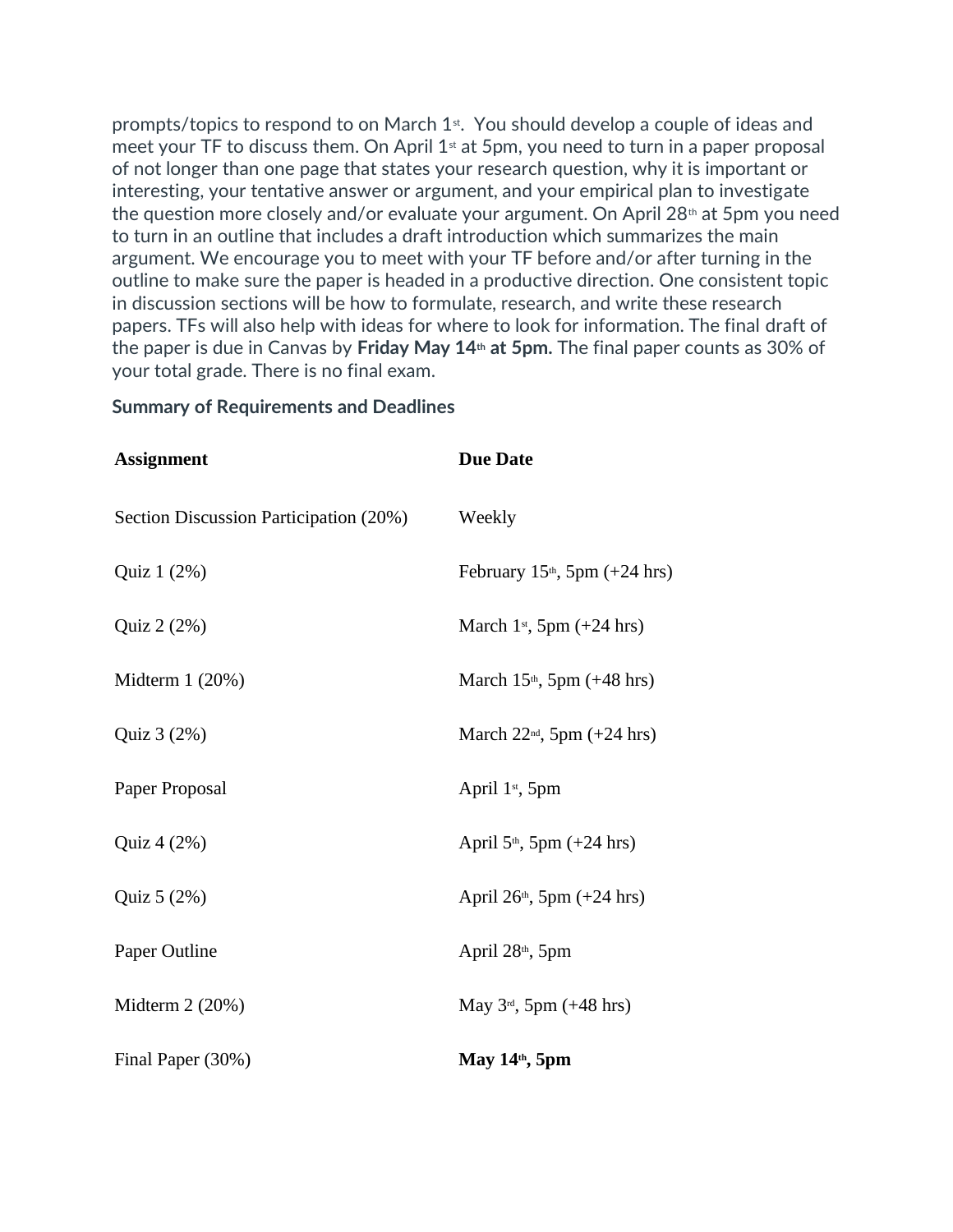# Enrollment Cap, Selection Process, and Notification (if applicable)

To pre-register for this lecture, students must use Preference Selection. Applications will be accepted between 9am on December 1 and 5pm on December 9 and students will be informed of preference selection assignments by December 14. To access the preference selection site for this lecture, students must copy and paste this link: http://students.yale.edu/ocs-preference/select/select?id=20437

# **Prerequisites**

None. This is an introductory course appropriate for first years and other interested students including those wanting to satisfy a social science distributional requirement.

# **Assignments**

See above.

# **Grading**

See above.

# Required Course Materials

The main readings for this course are the selected journal articles and book chapters listed below for each lecture and case study discussion. These readings are available at the course web site on Canvas.

# Recording Policy

Lectures will be recorded, but discussion sections will not be recorded. Our educational materials are private within our course and should not be shared externally, except with explicit permission of the instructor. Educational material includes, but is not limited to, images, screen shots, message board posts, digital presentations (e.g., PowerPoint, etc.), and links to live or recorded class sessions.

# **Schedule**

**Unit 1: The International System**

# **February 1: What is international relations?**

Thucydides, "The Melian Dialogue," in *History of the Peloponnesian War*, chapter 17.

**February 3: Why is the world divided up into countries? Would some form of world government be better?**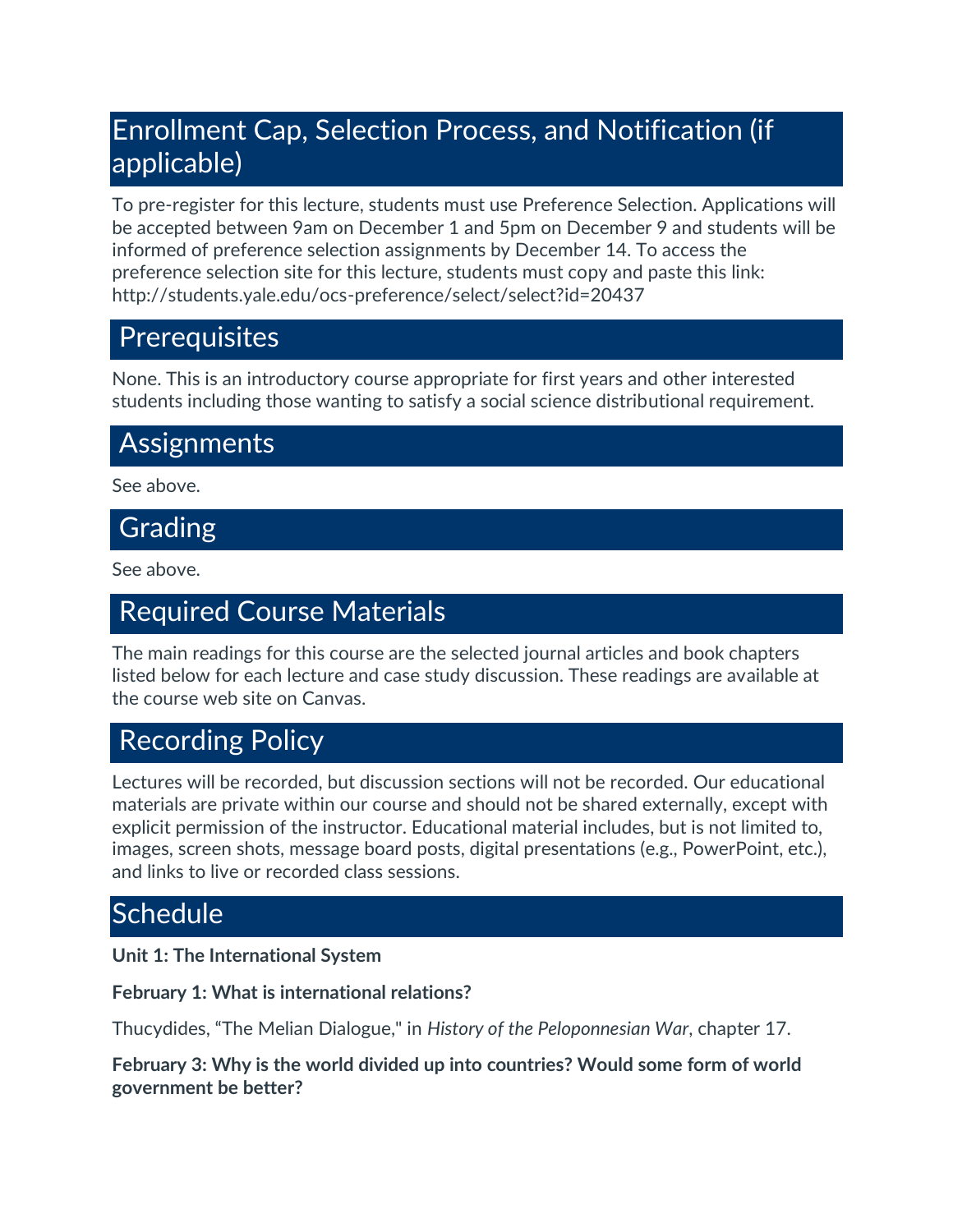Jeffry Frieden, David Lake, and Kenneth A. Schultz. "What Shaped Our World? A Historical Introduction." In *World Politics: Interests, Interactions, and Institutions.* Chapter 1.

### **Unit 2: Global Public Goods in the International System**

### **February 8: The Tragedy of the Global Commons**

Garrett Hardin. 1968. "The Tragedy of the Commons," *Science* 162, no. 3859: 1243–48.

Elinor Ostrom. 2008. "Tragedy of the Commons," in *New Palgrave Dictionary of Economics*, 2nd ed, eds. Steven N. Durlauf and Lawrence E. Blume. Palgrave Macmillan.

### **February 10: Cooperation and International Agreements**

Scott Barrett. 2007. *Why Cooperate? The Incentive to Supply Global Public Goods.* Oxford: Oxford University Press. pp. 1-21, 74-102.

Martha Finnemore and Kathryn Sikkink. 1998. "International Norm Dynamics and Political Change." *International Organization* 52(4):887-917.

### **Section 1: How Might the World Cooperate to Prevent Epidemic Diseases?**

Mahlet Mesfin. 2020. "It Takes a World to End a Pandemic." *Foreign Affairs*. March 21, 2020.

Thomas J. Bollyky and Chad P. Bown. "The Tragedy of Vaccine Nationalism," *Foreign Affairs*. July 27, 2020.

See also "[What Does the WHO Do?](https://www.cfr.org/backgrounder/what-does-world-health-organization-do) (Links to an external site.)" CFR Backgrounder on the WHO.

Recommended: Richard N. Cooper. "International Cooperation in Public Health as a Prologue to Macroeconomic Cooperation," in Richard N. Cooper et al., eds., Can Nations Agree?, Brookings Institution, 1989. This is a long essay that has a lot of fascinating material in it, particularly on how common and awful epidemic disease was, and how confused and ailing were efforts to do something about it until recently. Most important pages: 178-187, 212-216, 226-235, 237-240.

#### **February 15: Climate Change I**

William Nordhaus. 2019. "Climate Change: The Ultimate Challenge for Economics". *American Economic Review* 109(6):1991-2014.

Council on Foreign Relations. 2020. "[The Paris Agreement](https://world101.cfr.org/global-era-issues/climate-change/paris-agreement) (Links to an external site.)".

# **February 17: Climate Change II**

Jared Cory, Michael Lerner, and Iain Osgood. *Forthcoming.* "Supply Chain Linkages and the Extended Carbon Coalition." *American Journal of Political Science*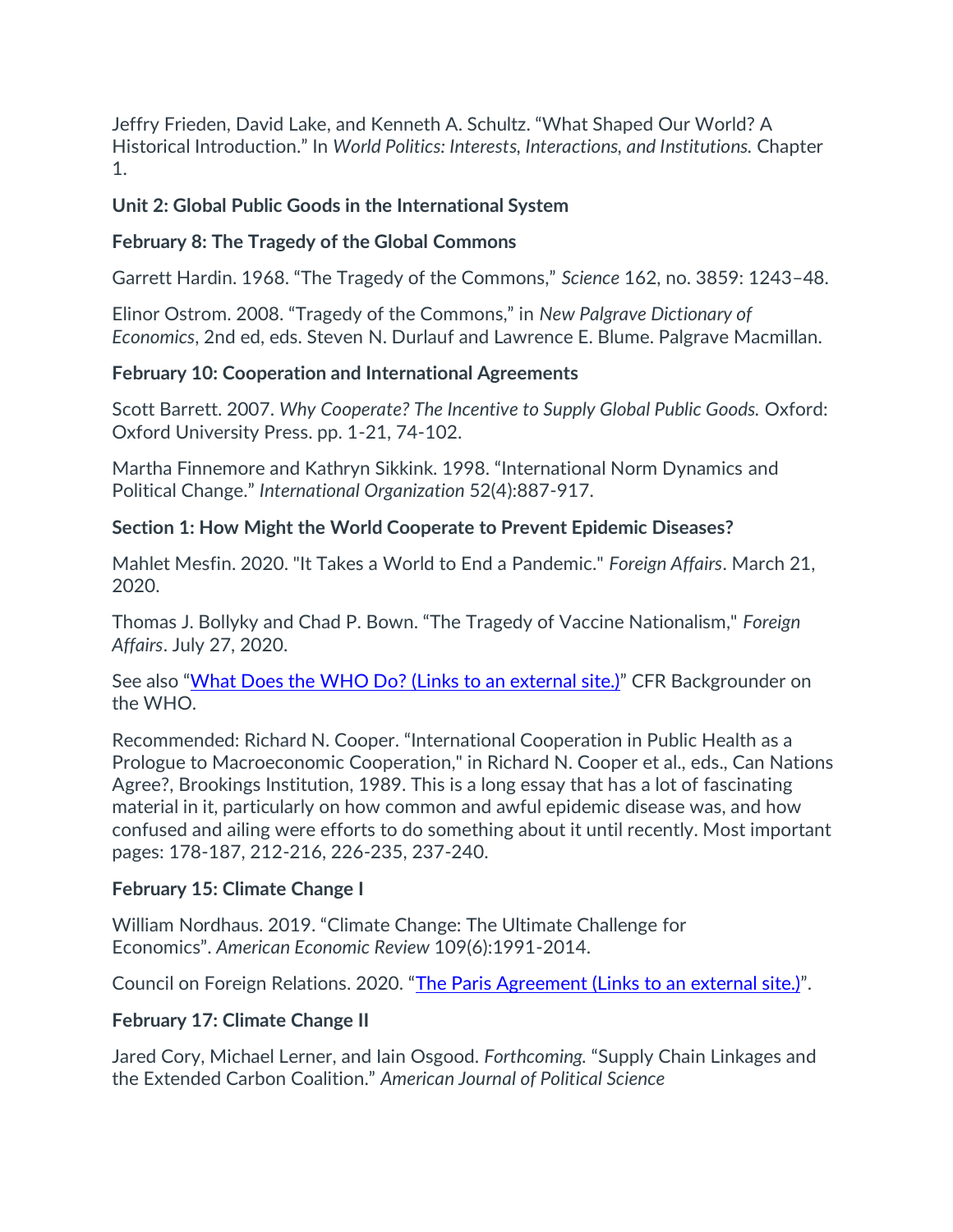Amanda Kennard. 2020. "The Enemy of My Enemy: When Firms Support Climate Change Regulation." *International Organization* 74:187-197, 205-210.

Michael M. Bechtel and Kenneth F. Scheve. 2013. "Mass Support for Global Climate Agreements Depends on Institutional Design." *Proceedings of the National Academy Science* 110(34): 13763–8.

### **Section 2: Questions, Theory, and Evidence in International Relations I**

Kenneth Hoover and Todd Donovan, *The Elements of Social Scientific Thinking*, 11th ed. (Boston: Wadsworth Cengage Learning, 2014): 12–37, 40–48, 60–78.

Bruce Russett, *Grasping the Democratic Peace* (Princeton, NJ: Princeton University Press, 1993): 3-23, 30–42.

### **Unit 3: War**

### **February 24: What do states want? What do countries fight over?**

Jack Levy. 1998. "The Causes of War and the Conditions of Peace." *Annual Review of Political Science* 1:139-65.

James Fearon. 1995. "Rationalist Explanations of War." *International Organization* 49(3):379-414.

### **Section 3: Questions, Theory, and Evidence in International Relations II**

Kenneth Hoover and Todd Donovan, *The Elements of Social Scientific Thinking*, 11th ed. (Boston: Wadsworth Cengage Learning, 2014): 49–57, 80–117.

Henry S. Farber and Joanne Gowa, "Polities and Peace," *International Security* 20, no. 2 (Fall 1995): 123–46.

### **March 1: What is nationalism, where did it come from historically, and what role does it play in international politics?**

Benedict Anderson. 1983. *Imagined Communities*. Ithaca: Cornell University Press. Chapters 1-4, 6, 8 (pages 150-54 only).

Kwame Anthony Appiah. 2015. "Race in the Modern World." *Foreign Affairs*. March/April.

Recommended: Snyder, Jack, and Karen Ballentine. "Nationalism and the Marketplace of Ideas." *International Security*, vol. 21, no. 2, 1996, pp. 5–40.

#### **March 3: Why are there wars? I**

David A. Lake, "Two Cheers for Bargaining Theory: Assessing Rationalist Explanations of the Iraq War," *International Security* 35, 3 (Winter 2010/11), 7-52.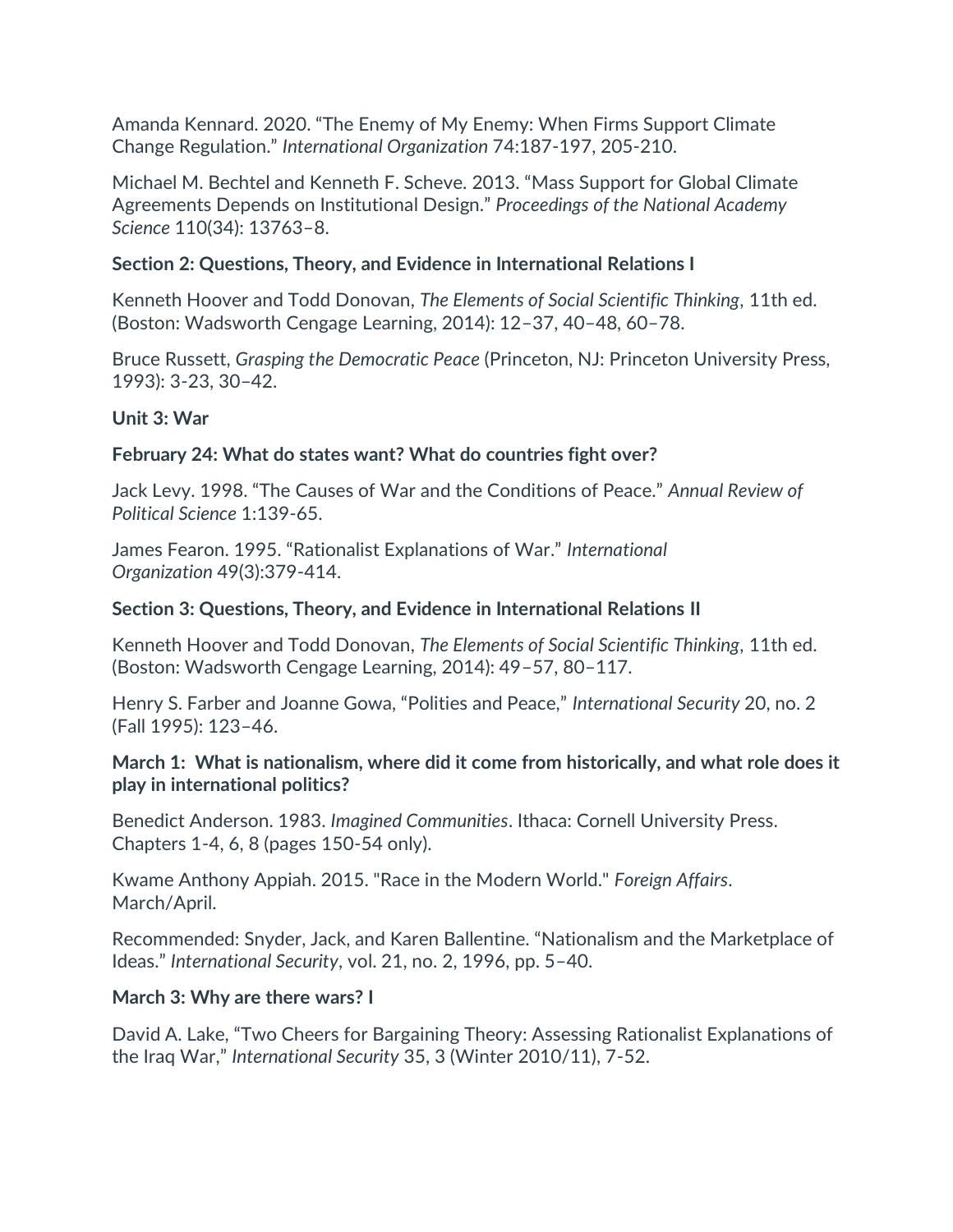Alexandre Debs, Nuno Monteiro, and David Lake. 2013. "What Caused the Iraq War? A Debate." From Duck of Minerva. Part 1. (Links to an [external](https://duckofminerva.com/2013/07/what-caused-the-iraq-war-a-debate-part-1-of-2.html#more-18632) site.) [Part 2.](https://duckofminerva.com/2013/07/what-caused-the-iraq-war-david-lake-replies-to-debs-and-monteiro.html) (Links to an [external](https://duckofminerva.com/2013/07/what-caused-the-iraq-war-david-lake-replies-to-debs-and-monteiro.html) site.) Part 3. (Links to an [external](https://duckofminerva.com/2013/08/what-caused-the-iraq-war-debs-and-monteiro-reply-to-lake.html) site.)

#### **Section 4: Israel-Palestine Case Study Discussion**

Zack Beauchamp, "[Everything you need to know about Israel-Palestine](https://www.vox.com/2018/11/20/18079996/israel-palestine-conflict-guide-explainer#share) (Links to an [external](https://www.vox.com/2018/11/20/18079996/israel-palestine-conflict-guide-explainer#share) site.)," *Vox* (November 20, 2018).

# **March 8: War: Why are there wars? II**

Jessica Weeks. 2012. "Strongmen and Straw Men: Authoritarian Regimes and the Initiation of International Conflict." *American Political Science Review* 106(2):326-347.

Joslyn N. Barnhart, Robert F. Trager, Elizabeth N. Saunders, and Allan Dafoe. 2020. "The Suffragist Peace." *International Organization* 74 (Fall):633-70.

### **March 10: Military Alliances**

Brett Ashley Leeds. 2003. "Do Alliances Deter Aggression? The Influence of Military Alliances on the Initiation of Militarized Interstate Disputes." *American Journal of Political Science* 47(3): 427–439.

Nuno Monteiro and Alex Debs. 2014. "The Strategic Logic of Nuclear Proliferation." *International Security* 39(2):7-51.

# **Section 5: Review**

# **March 15: Civil War and Terrorism**

Barbara Walter. 2017. "The New New Civil Wars." *Annual Review of Political Science* 20:469-86.

Andrew Kydd and Barbara Walter. 2006. "The Strategies of Terrorism." *International Security* 31(1):49-80.

# **March 17: International Institutions and Conflict**

Erik Voeten. 2005. "The Political Origins of the UN Security Council's Ability to Legitimize the Use of Force." *International Organization* 59 (Summer):527-557.

Michael Doyle and Nicholas Sambanis. 2000. "International Peacebuilding: A Theoretical and Quantitative Analysis." *American Political Science Review* 94(4):779-801.

Jason Lyall, Graeme Blair, and Kosuke Imai. 2013. "Explaining support for combatants during wartime: A survey experiment in Afghanistan." *American Political Science Review* 107(4): 679-705.

# **Section 6: Questions, Theory, and Evidence in International Relations III**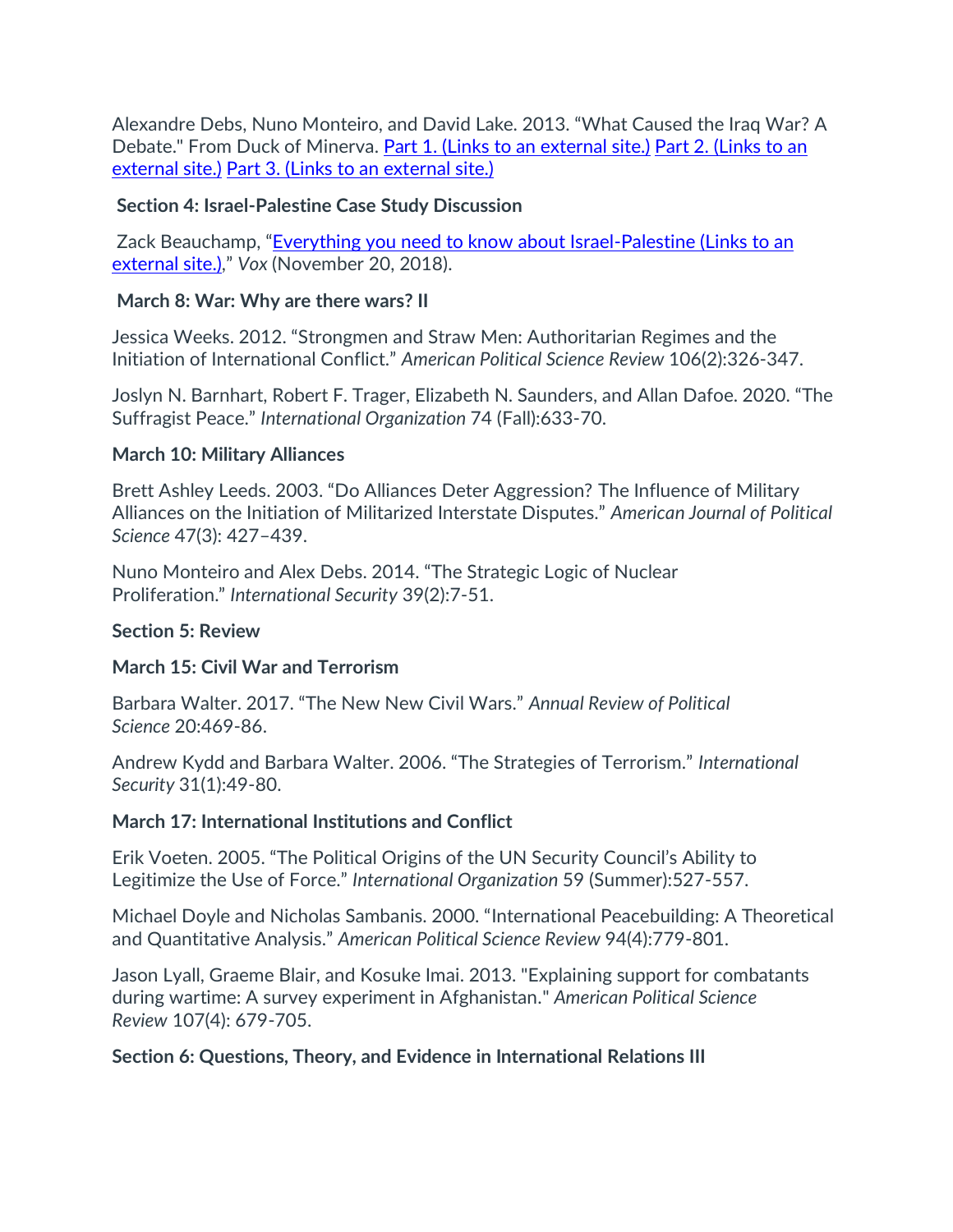Michael Tomz and Jessica Weeks. 2013 "Public Opinion and the Democratic Peace." *American Political Science Review* 107(4): 849-865.

# **March 22: International Law, Norms, and Conflict**

Oona Hathaway. 2002. "Do Human Rights Treaties Make a Difference?" *The Yale Law Journal* 111(8):1935-2025.

Tanisha M. Fazal. 2013. "The Demise of Peace Treaties in Interstate War." *International Organization* 67(4):695-724.

# **Section 7: Paper Topics and Proposals**

### **Unit 4: International Trade and Globalization**

# **March 29: Trading States in the World Economy I**

Paul Krugman, Maurice Obstfeld & Marc Melitz. 2018. *International Economics: Theory and Policy,* Eleventh Edition. New York: Pearson. pp. 10-50.

# **March 31: Trading States in the World Economy II**

Paul Krugman, Maurice Obstfeld & Marc Melitz. 2018. *International Economics: Theory and Policy,* Eleventh Edition. New York: Pearson. pp. 215-245.

### **April 5: Distributive Politics, Institutions, and Trade Policy I**

Helen Milner & Keiko Kubota. 2005. "Why the Move to Free Trade? Democracy and Trade Policy in the Developing Countries." *International Organization* Vol. 59 No. 1:107- 143.

# **April 7: Distributive Politics, Institutions, and Trade Policy II**

Kim, In Song & Iain Osgood. 2019. "Firms in Trade and Trade Politics." *Annual Review of Political Science* 22:399–417.

#### **Section 8: Workshopping Paper Proposals/Outlines**

# **April 12: The Populist Backlash Against Globalization**

Mansfield, Edward, and Nita Rudra. Forthcoming. "Embedded Liberalism in the Digital Era." *International Organization.*

Broz, Lawrence, Jeffry Frieden, and Stephen Weymouth. Forthcoming. "Populism in Place: The Economic Geography of the Globalization Backlash." *International Organization*.

#### **April 14: International Institutions and Trade**

Douglas Irwin. 2009. *Free Trade Under Fire,* 3rd edition*.* Princeton: Princeton University Press. Chapter 7, pp. 219-269.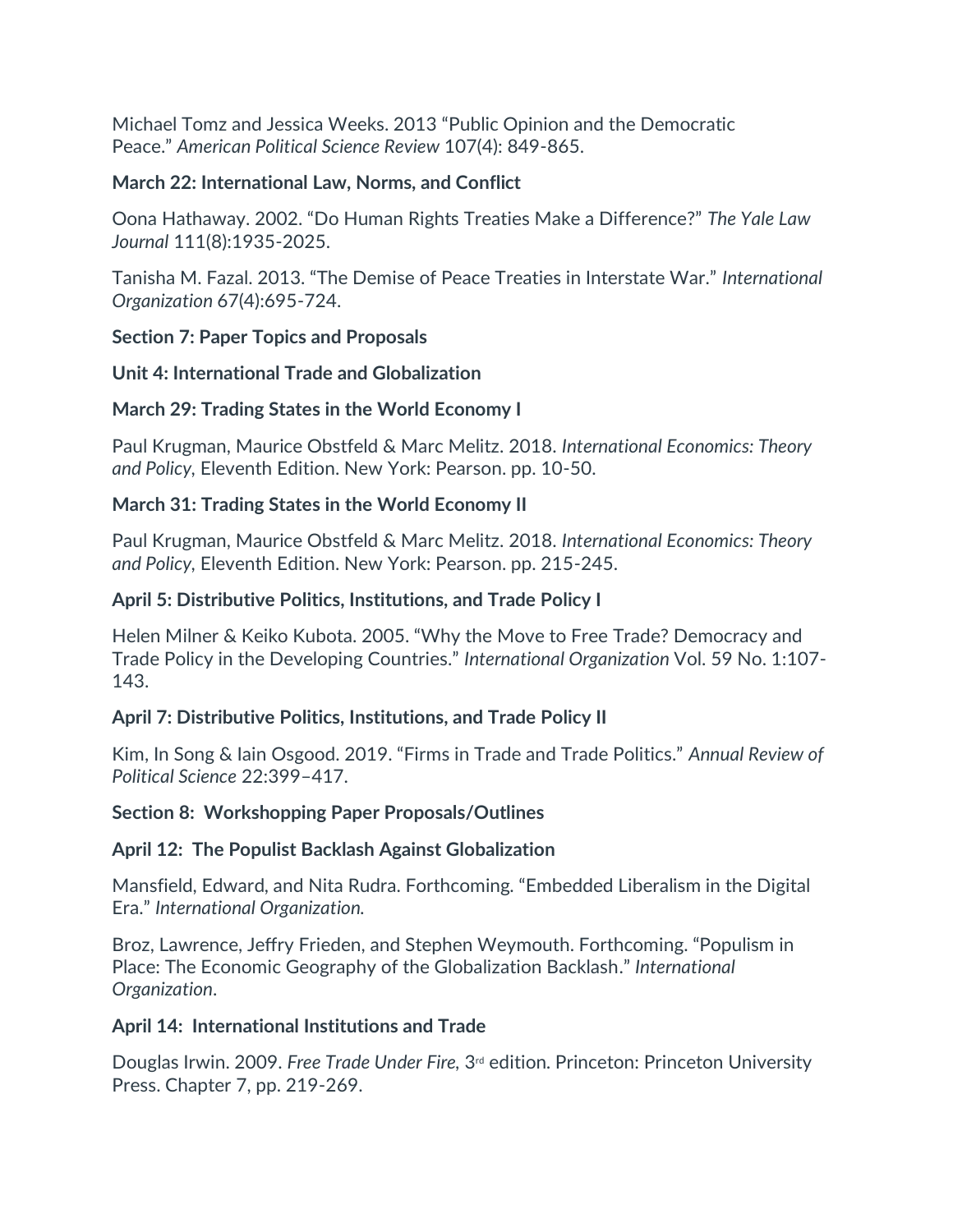John Mearsheimer. 1994. "The False Promise of International Institutions." *International Security* Vol. 19 No. 2:5-49.

# **Section 9: U.S.-China Trade War Case Study**

Richard Clark, Nikhar Gaikwad, and Kenneth Scheve. Forthcoming. "Contentious Trade: Political Economy of the U.S.-China Trade War." Jackson Case Studies in Global Affairs.

### **April 19: National Security and the Politics of Trade**

Joanne Gowa and Edward D. Mansfield. 1993. "Power Politics and International Trade." *American Political Science Review* 87 (2):408-20.

Matthew O. Jackson and Stephen Nei. 2015. "Networks of military alliances, wars, and international trade." *PNAS* 112(50): 15277–15284.

### **Unit 5: The International Politics of Development**

# **April 21: Why Are Some Countries Rich and Others Poor?**

Charles I. Jones. 2015. "The Facts of Economic Growth." NBER Working Paper #21142.

Daron Acemoglu and James Robinson. 2012. *Why Nations Fail.* New York: Random House. pp. 70-95, 245-373.

#### **Section 10: Review**

# **April 26: The Politics of International Investment in the Developing World I**

Quan Li. 2009. "Democracy, Autocracy, and Expropriation of Foreign Direct Investment." *Comparative Political Studies* 42 (8):1098-1127.

Zachary Elkins, Andrew T. Guzman, and Beth A. Simmons. 2006. "Competing for Capital: the Diffusion of Bilateral Investment Treaties, 1960-2000." *International Organization* 60 (4):811-846.

# **April 28: The Politics of International Investment in the Developing World II**

Brian Greenhill, Layna Mosley and Aseem Prakash. 2009. "Trade-based Diffusion of Labor Rights: A Panel Study, 1986-2002." *American Political Science Review* 104(4): 669- 690.

Foer, Franklin. 2009. "[Soccer vs. McWorld](https://foreignpolicy.com/2009/10/28/soccer-vs-mcworld/) (Links to an external site.)." *Foreign Policy*.

James R. Hines and Lawrence Summers. 2009. "How Globalization Affects Tax Design." In *Tax Policy and the Economy,* Jeffrey Brown and James Poterba (eds.) Chicago: University of Chicago Press. pp. 123-157.

#### **Section 11: Review**

**May 3: Aid from Governments**